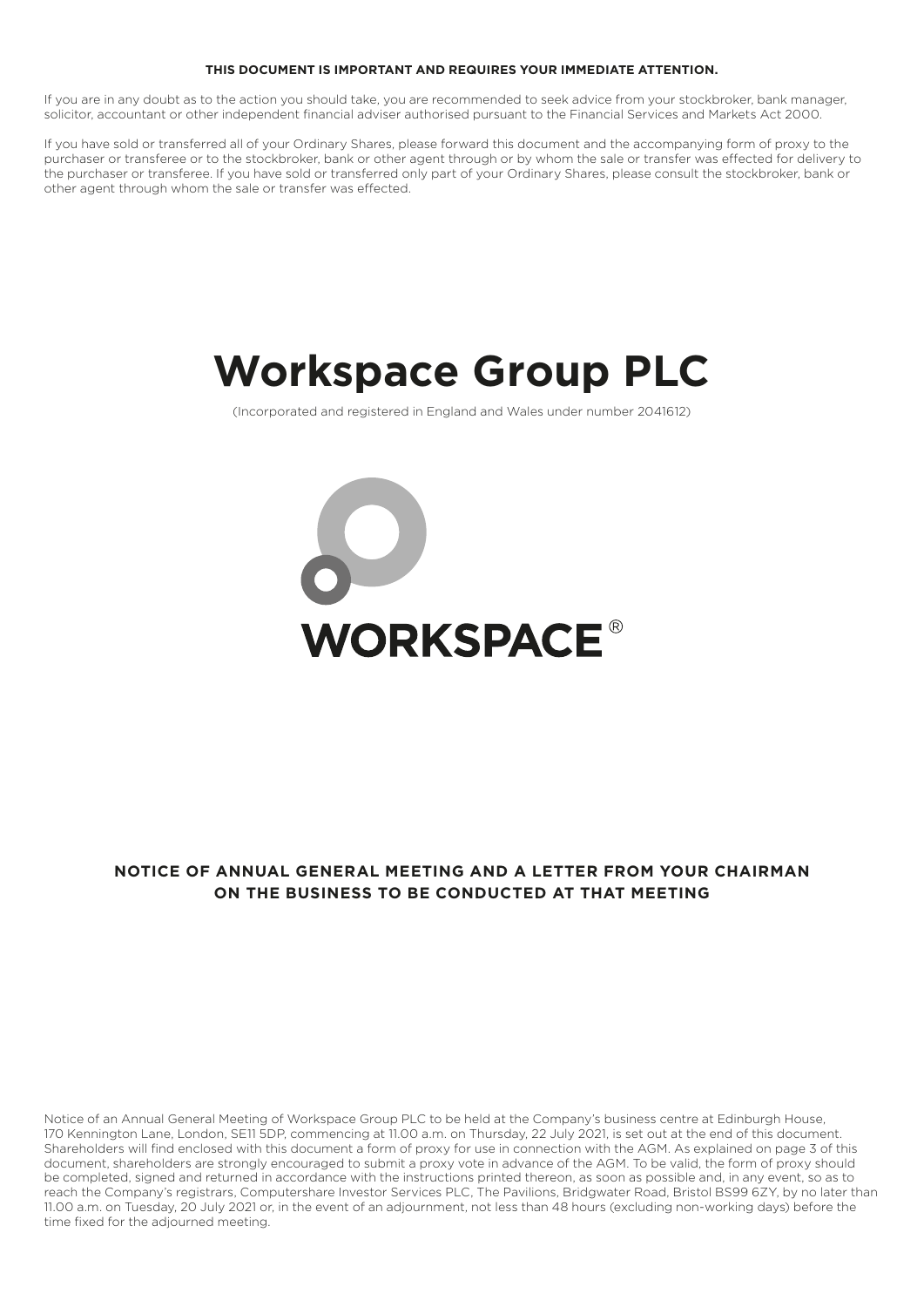# Definitions

In this document, except where the context otherwise requires, the following expressions shall have the following meanings:

#### **2021 Annual Remuneration Report**

the remuneration report for the financial year ended 31 March 2021 (other than the Remuneration Policy) contained on pages 167 to 197 of the Annual Report and Accounts;

# **Act**

the Companies Act 2006 (as amended from time to time);

#### **AGM or Annual General Meeting**

the annual general meeting of the Company convened for Thursday, 22 July 2021, notice of which is set out at the end of this document, or any reconvened meeting following adjournment thereof;

#### **Annual Report and Accounts**

the annual report and accounts of the Company and the Group for the financial year ended 31 March 2021 and the reports of the Directors and auditors thereon;

### **Articles**

the articles of association of the Company currently in force;

# **Board or Directors**

the Directors of the Company for the time being;

#### **Code**

the UK Corporate Governance Code published in July 2018;

# **Company**

Workspace Group PLC;

#### **Equity Securities**

has the meaning given to it in section 560(1) of the Act;

#### **Group**

the Company and its subsidiary undertakings from time to time;

# **IA**

the Investment Association;

## **LTIP**

the Workspace Group PLC Long Term Incentive Plan;

# **Notice**

the notice of AGM contained in this document;

## **Ordinary Shares**

the ordinary shares with a nominal value of £1.00 each in the capital of the Company;

## **Remuneration Policy**

the Directors' remuneration policy, a summary of which is found on pages 178 to 181 of the Annual Report and Accounts;

# **SAYE**

the Workspace Group PLC 2003 Savings Related Share Option Plan;

# **Shareholders**

the holders of Ordinary Shares; and

# **Shareholders' Rights Regulations**

the Companies (Shareholders' Rights) Regulations 2009 (SI 2009/1632) (as amended from time to time).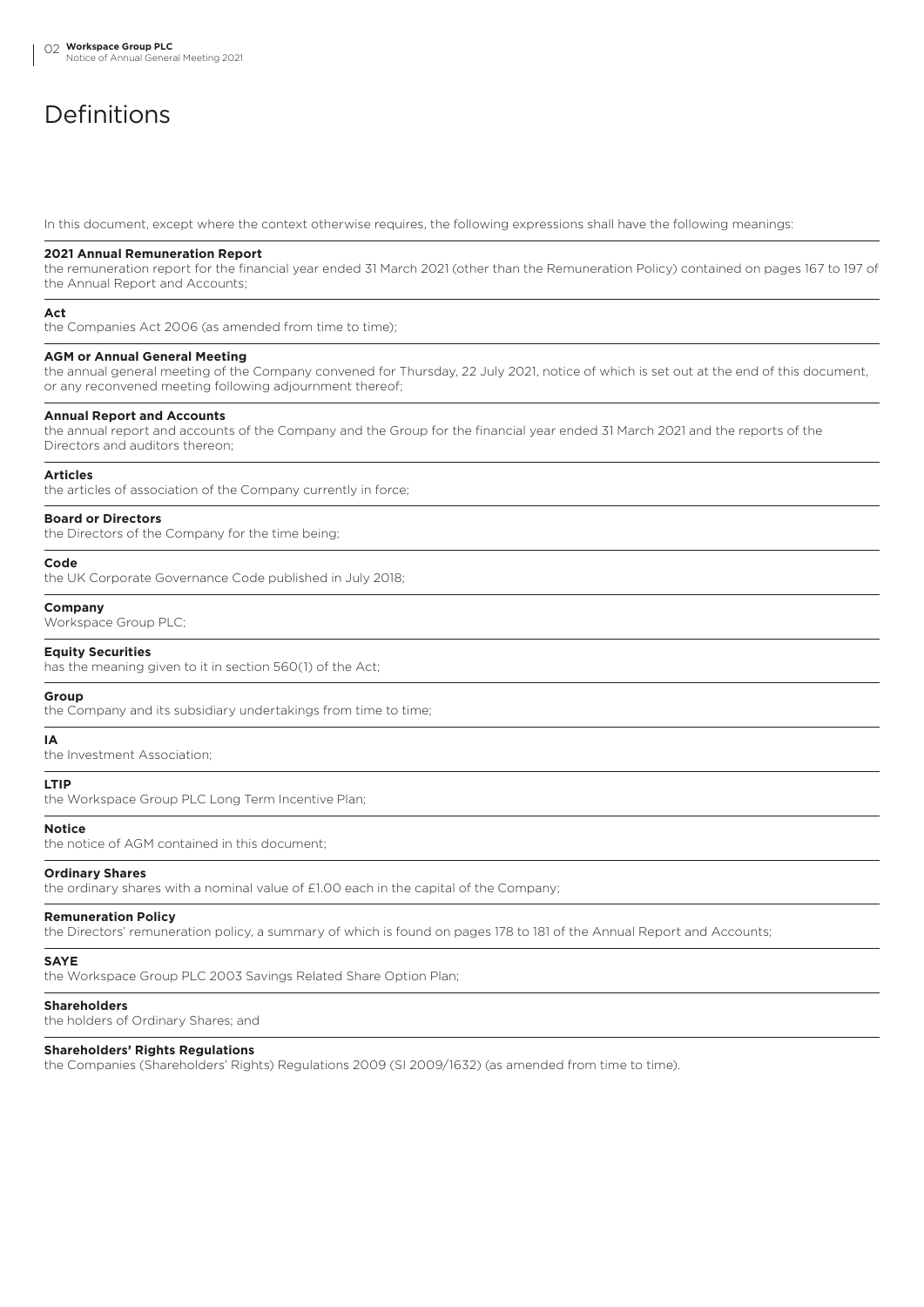

# **WORKSPACE GROUP PLC**

(Incorporated and registered in England and Wales under number 2041612)

## **Directors:**

Stephen Hubbard (Non-Executive Chairman) Graham Clemett (Chief Executive Officer) David Benson (Chief Financial Officer) Chris Girling (Non-Executive Director) Maria Moloney (Non-Executive Director) Damon Russell (Non-Executive Director) Suzi Williams (Non-Executive Director) Rosie Shapland (Non-Executive Director) Lesley-Ann Nash (Non-Executive Director)

**Registered office:** Canterbury Court Kennington Park 1-3 Brixton Road London SW9 6DE

21 June 2021

To Shareholders and, for information only, to share option holders

Dear Shareholder

# **Notice of Annual General Meeting and explanation of business**

## **Introduction**

I am pleased to notify you of the thirty-fifth annual general meeting of the Company, which will be held at the Company's business centre at Edinburgh House, 170 Kennington Lane, London, SE11 5DP on Thursday, 22 July 2021 commencing at 11.00 a.m.

The formal Notice convening the AGM is set out on pages 7 to 9 of this document and an explanation of each of the resolutions that the Directors will be proposing at the AGM is set out below.

# **Covid-19 and contingencies**

We are keen to welcome shareholders in person to the AGM this year, particularly given the constraints we faced in 2020. At present, it is expected that government restrictions on travel and meetings will be lifted by 22 July 2021. We are therefore proposing to hold the AGM at the Company's business centre at Edinburgh House, 170 Kennington Lane, London, SE11 5DP and welcome the maximum number of shareholders we are able within safety constraints and in accordance with government guidelines. Shareholders should note, however, that no refreshments will be served prior to or after the AGM.

However, given the constantly evolving nature of the situation, we want to ensure that we are able to adapt these arrangements efficiently to respond to changes in circumstances. On this basis, should the situation change such that we consider it is no longer possible for shareholders to attend the meeting, we will hold the AGM as a closed meeting instead. Should we have to change the arrangements in this way, it is likely that we will not be in a position to accommodate shareholders beyond the minimum required to hold a quorate meeting, which will be achieved through the attendance of employee shareholders. Any changes to the arrangements for the AGM (including any change to the location of the AGM) will be communicated to Shareholders before the meeting through our website (www.workspace.co.uk) and, where appropriate, by RNS announcement.

Given the uncertainty around whether shareholders will be able to attend the AGM if the situation does evolve, **Shareholders are strongly encouraged to submit a proxy vote in advance of the AGM**. A form of proxy for use at the AGM is enclosed with this document. To be valid, the form of proxy should be completed, signed and returned in accordance with the instructions printed thereon, as soon as possible, and in any event, to reach the Company's registrars, Computershare Investor Services PLC, no later than 11.00 a.m. on Tuesday, 20 July 2021 or, in the event of an adjournment, not less than 48 hours (excluding non-working days) before the time fixed for the adjourned meeting.

**Shareholders are strongly encouraged to appoint the "***Chairman of the meeting***" as their proxy**, rather than a named person. This will ensure your vote will be counted if ultimately you (or any other proxy you might otherwise appoint) are not able to attend the meeting.

# **Shareholder engagement**

In light of the restrictions outlined above and to allow Shareholders to have a chance to engage in a meaningful dialogue with the Company's management, we have set up a dedicated electronic mailbox for Shareholders to submit questions to the Board. Please send your questions to investor.relations@workspace.co.uk by no later than 11.00 a.m. on Thursday, 22 July 2021, stating your name and Shareholder Reference Number (as printed on your Form of Proxy). We will collate the questions we receive and will select a representative sample which will be answered on the Company's website at www.workspace.co.uk as soon as practicable after the conclusion of the AGM. We will also endeavour to provide answers directly to the Shareholders who submitted the questions.

## **Annual Report and Accounts (Resolution 1)**

The business of the AGM will begin with a resolution to receive and adopt the Annual Report and Accounts.

## **2021 Annual Remuneration Report (Resolution 2)**

Resolution 2 seeks approval by Shareholders for the 2021 Annual Remuneration Report (other than the Remuneration Policy which does not need to be approved by Shareholders this year). The vote is advisory, and no Directors' remuneration is conditional upon passing the resolution.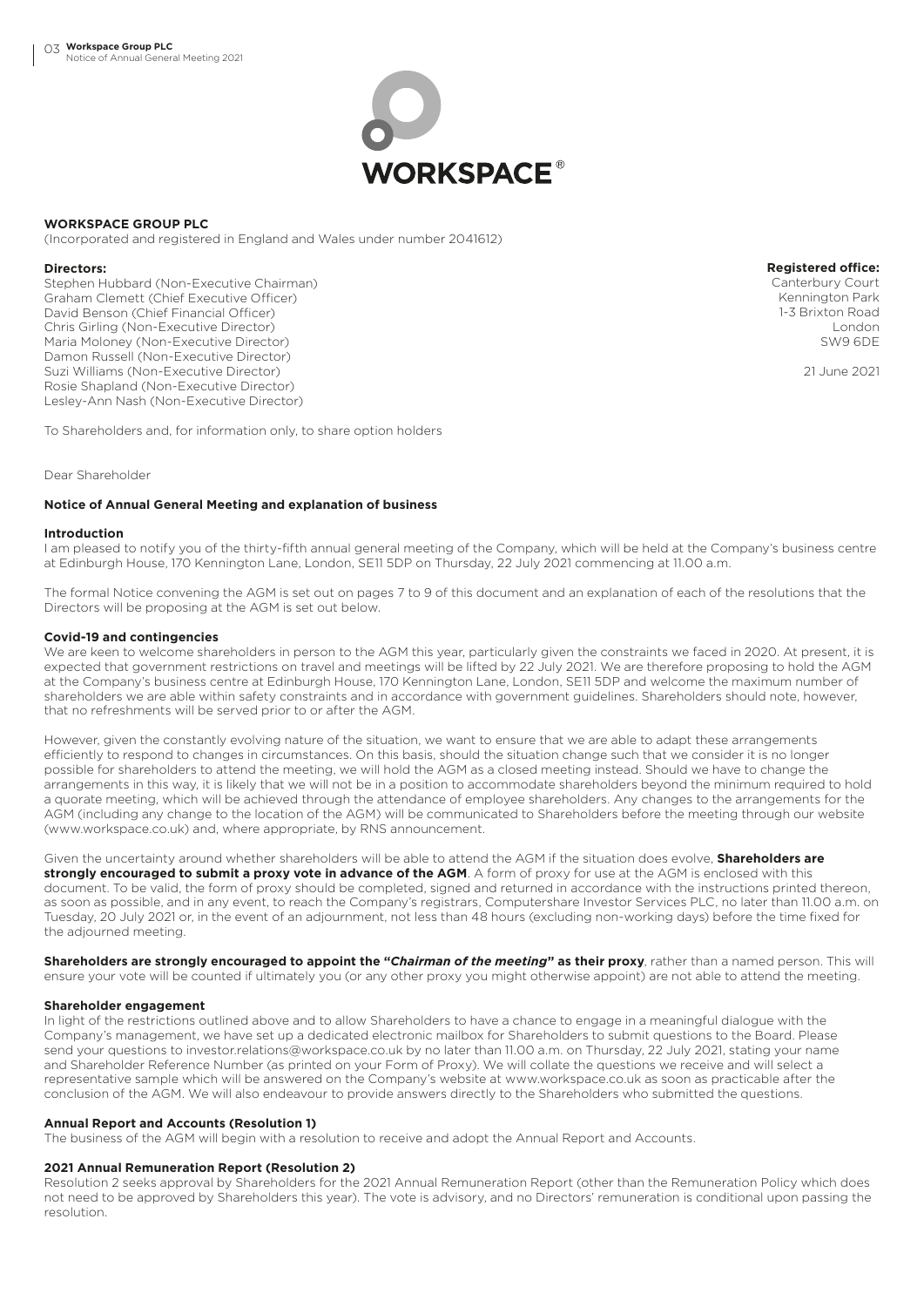# **Declaration of final dividend (Resolution 3)**

A final dividend of 17.75 pence per Ordinary Share, to be paid as a REIT Property Income Distribution, has been recommended by the Board for the year ended 31 March 2021 and, if approved by Shareholders, will be paid on 6 August 2021 to all Shareholders on the register at the close of business on 2 July 2021.

### **Election and re-election of Directors (Resolutions 4 to 11 inclusive)**

The Articles require one-third of the current Directors to retire by rotation at every annual general meeting. However, the Company has adopted the requirements of the Code in relation to Directors' appointments and in particular the annual re-election of all Directors.

Therefore, in accordance with the Code, all of the Directors will retire at the AGM and, being eligible, offer themselves for election or reelection, other than Ms Maria Moloney, who will step down from the Board with effect from the conclusion of the AGM having served 9 years on the Board.

Ms Rosie Shapland and Ms Lesley-Ann Nash were appointed to the Board as Non-Executive Directors with effect from 6 November 2020 and 1 January 2021 respectively. The Board is satisfied that each of Ms Shapland and Ms Nash is independent in accordance with the Code and that there are no circumstances which are likely to impair or could appear to impair their independence. The Nomination Committee of the Company has considered their commitments and has concluded that they each have sufficient time to meet their Board responsibilities.

In relation to all the Directors' election or re-election, following a formal performance evaluation, the Board has determined that each of their performances continues to be effective and they continue to demonstrate commitment to their roles as Directors, including commitment of the necessary time for Board and committee meetings and other duties. The Board is satisfied that each of the Non-Executive Directors offering themselves for re-election remains independent in accordance with the Code and that there are no circumstances which are likely to impair or could appear to impair their independence. Biographical details of each of the Directors are set out on pages 106 to 109 of the Annual Report and Accounts.

## **Appointment and remuneration of auditors (Resolutions 12 and 13)**

The Company is required at each general meeting at which accounts are presented to appoint auditors to hold office until the next such meeting. Accordingly, the Shareholders will be asked to re-appoint KPMG LLP as the Company's auditors until the conclusion of the next annual general meeting in 2022.

Resolution 13 is a routine resolution to authorise the Board, acting through the Audit Committee, to agree the remuneration of the auditors.

# **Allotment of Equity Securities (Resolution 14)**

The authority given to the Directors to allot further shares or to grant rights to subscribe for, or to convert securities into shares in the capital of the Company requires the prior authorisation of the Shareholders in general meeting under section 551 of the Act.

Upon the passing of Resolution 14 (pursuant to paragraph (a)(i) of Resolution 14), the Directors will have the necessary authority until the conclusion of the next annual general meeting of the Company in 2022 or, if earlier, 30 September 2022 to allot and/or grant rights to subscribe for, or convert securities into, Shares, up to an aggregate nominal amount of £60,371,795 (which represents approximately one-third of the issued ordinary share capital of the Company as at 14 June 2021 (being the latest practicable date prior to publication of this document).

In addition, in line with guidance issued by the IA on the expectations of institutional investors in relation to the authority of Directors to allot shares, upon the passing of Resolution 14 (pursuant to paragraph (a)(ii) of Resolution 14), the Directors will have authority, until the conclusion of the next annual general meeting of the Company in 2022 or, if earlier, 30 September 2022 to allot and/or grant rights to subscribe for, or convert securities into, Shares in connection with a rights issue in favour of Shareholders up to an aggregate nominal amount equal to £120,743,591, as reduced by the aggregate nominal amount of any shares issued under paragraph (a)(i) of Resolution 14. This amount (before any reduction) represents approximately two-thirds of the issued ordinary share capital of the Company as at 14 June 2021 (being the latest practicable date prior to publication of this document).

In order to limit the maximum aggregate nominal amount of Shares allotted and/or granted under Resolution 14 at never more than an amount equal to two-thirds of the issued ordinary share capital as at 14 June 2021 deductions will be made from paragraph (a)(i) or (a)(ii) to permit this remains to remain the case, whether or not the Company issues shares under paragraph (a)(i) or paragraph (a)(ii) first. As at the date of this document, the Company holds no shares in treasury.

This limited authority will enable the Directors to issue shares when they believe it is in the interests of the Company to do so. It replaces the authority granted at the last annual general meeting of the Company in 2020, which will remain in force up until the conclusion of this year's AGM. While the Directors would always consider from time to time the best manner of financing the Group, the Directors have no present intention of issuing Ordinary Shares or other Equity Securities pursuant to Resolution 14 except in connection with the LTIP and/ or SAYE.

The Directors will continue to seek to renew this authority at each annual general meeting in accordance with current best practice.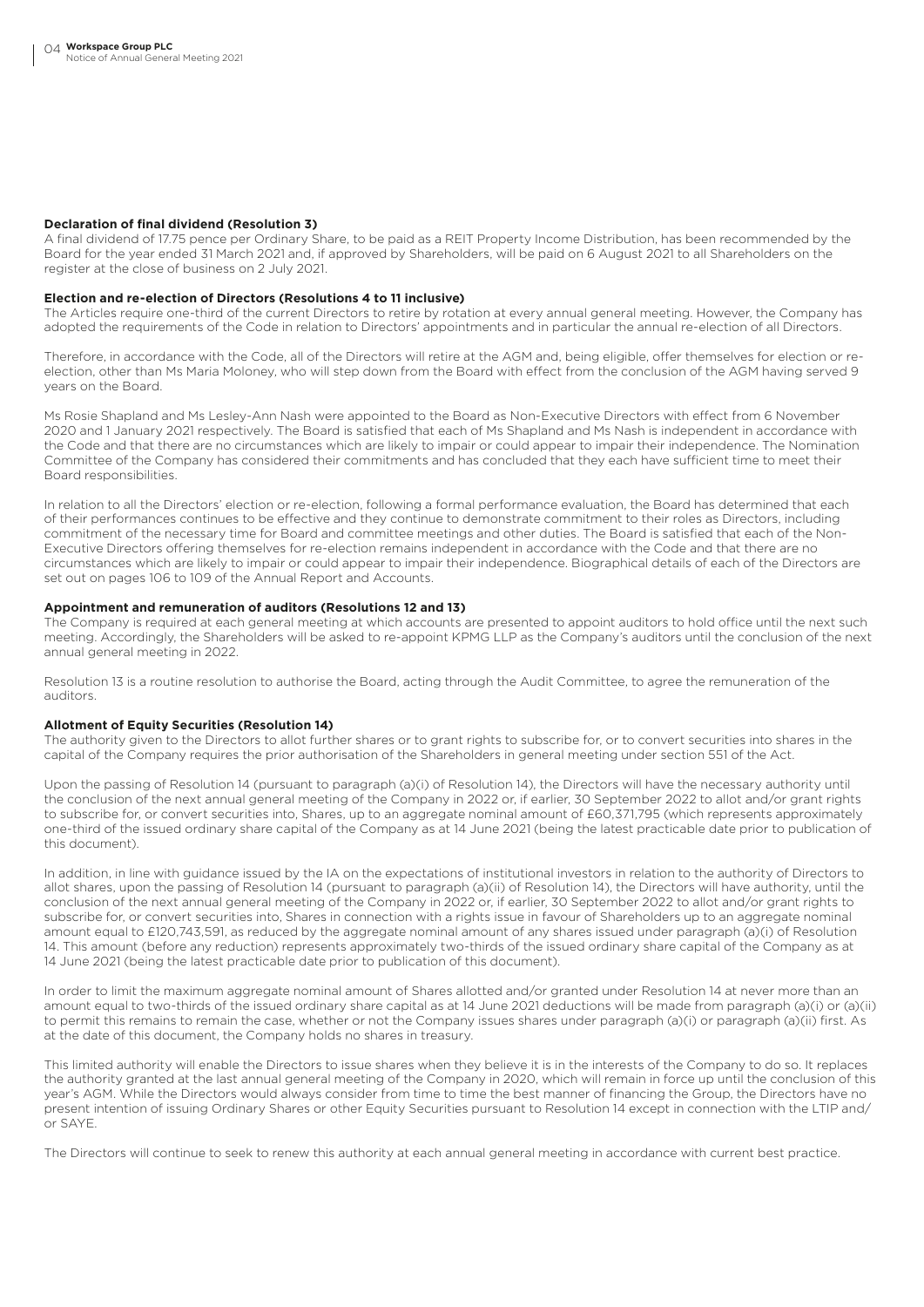# **Authority to make political donations (Resolution 15)**

Part 14 of the Act prohibits companies from making political donations exceeding £5,000 in aggregate in any 12-month period to (i) political parties, (ii) other political organisations and (iii) independent election candidates and from incurring political expenditure without shareholders' consent. However, as the definitions used in the Act are broad, it is possible that normal business activities, which might not be thought to be political expenditure in the usual sense, could be caught.

It remains the policy of the Company not to make political donations or incur political expenditure within the ordinary meaning of those words and the Board has no intention of using the authority for that purpose. The authority being sought in this Resolution 15 will not change that policy but is being sought as a precaution to allow the Company's normal business activities to be within the Act.

# **Disapplication of pre-emption rights (Resolution 16)**

Resolution 16 is a special resolution and would, in very limited circumstances, give the Directors the power to allot Shares and/or to sell any Shares which the Company holds in treasury for cash without first offering them to the existing Shareholders in proportion to their existing shareholdings.

The power set out in Resolution 16 would be limited to allotments and/or sales: (i) in connection with pre-emptive offers and offers to holders of other Equity Securities if required by the rights of those shares, or as the Directors otherwise consider necessary; and (ii) in connection with the terms of any employees' share scheme for the time being operated by the Company.

The Directors intend to seek to renew such authority and power at successive annual general meetings.

The power under Resolution 16 will expire on the earlier of 30 September 2022 and the conclusion of the annual general meeting of the Company held in 2022.

## **Authority for purchase of own Shares (Resolution 17)**

Resolution 17 is a special resolution and authorises the Company to make market purchases (within the meaning of section 693 of the Act) on the London Stock Exchange of up to a maximum aggregate number of 18,111,538 Ordinary Shares (equivalent to approximately 10% of the current issued ordinary share capital of the Company (excluding any treasury shares) as at 14 June 2021 (being the latest practicable date prior to publication of this document), at a minimum price per Share of its nominal value and a maximum price of the higher of: (i) an amount equal to 105% of the average of the middle market quotations for an Share as derived from the London Stock Exchange Daily Official List for the period of five business days immediately preceding the date on which the Share is contracted to be purchased; and (ii) an amount equal to the higher of the price of the last independent trade of an Share and the highest current independent purchase bid for an Share at the time on the trading venue where the purchase is carried out. Resolution 17 should not be taken as an indication that the Company will purchase Shares at any particular price or indeed at all. The Directors have no present intention of exercising the authority to make market purchases. However, the authority provides the flexibility to allow them to do so in the future, and the Directors would only consider making purchases if they believe that such purchases would result in an increase in earnings per share and are in the best interests of the Company and its Shareholders generally.

The authority will expire on the earlier of 30 September 2022 and the conclusion of the annual general meeting of the Company held in 2022. The Directors intend to seek to renew such authority and power at successive annual general meetings.

Any Shares purchased under the authority would either be cancelled, and the number of Shares in issue would be reduced accordingly or would be held in treasury. The Directors would consider holding as treasury shares any Shares which the Company repurchases pursuant to the authority provided by this Resolution 17. To the extent that any Shares repurchased by the Company are held in treasury, earnings per share will only be increased on a temporary basis until such time as the Shares are sold or transferred out of treasury. Overall, the Directors believe that the ability of the Company to hold Shares in treasury will provide the Company with greater flexibility in the management of its share capital.

The Company has options outstanding over 1,792,093 Shares; the aggregate nominal amount of which represents approximately 0.99% of the Company's issued ordinary share capital as at 14 June 2021 (being the latest practicable date prior to publication of this document). If the Company bought back the maximum number of Shares permitted pursuant to this Resolution 17, then the total number of options to subscribe for Shares outstanding at 14 June 2021 would represent approximately 1.10% of the reduced issued ordinary share capital of the Company.

#### **Authority to retain a notice period of fourteen clear days for general meetings (Resolution 18)**

Resolution 18 is a special resolution to allow the Company to hold general meetings (other than annual general meetings) on 14 clear days' notice. Before the coming into force of the Shareholders' Rights Regulations on 3 August 2009, the Company was able to call general meetings (other than an annual general meeting) on 14 clear days' notice without obtaining Shareholder approval. Changes made to the Act by the Shareholders' Rights Regulations increased the notice period required for general meetings of the Company to 21 days unless Shareholders approve a shorter notice period (which cannot be less than 14 clear days). Annual general meetings will continue to be held on at least 21 clear days' notice.

Accordingly, in order to preserve the Company's ability to call general meetings (other than an annual general meeting) on 14 clear days' notice, Resolution 18 seeks such approval from Shareholders. The flexibility offered by this Resolution 18 will be used where, taking into account the circumstances, the Directors consider this appropriate in relation to the business to be considered at the general meeting. If granted, the approval will be effective until 30 September 2022 or, if earlier, the Company's next annual general meeting in 2022, when it is intended that a similar resolution will be proposed.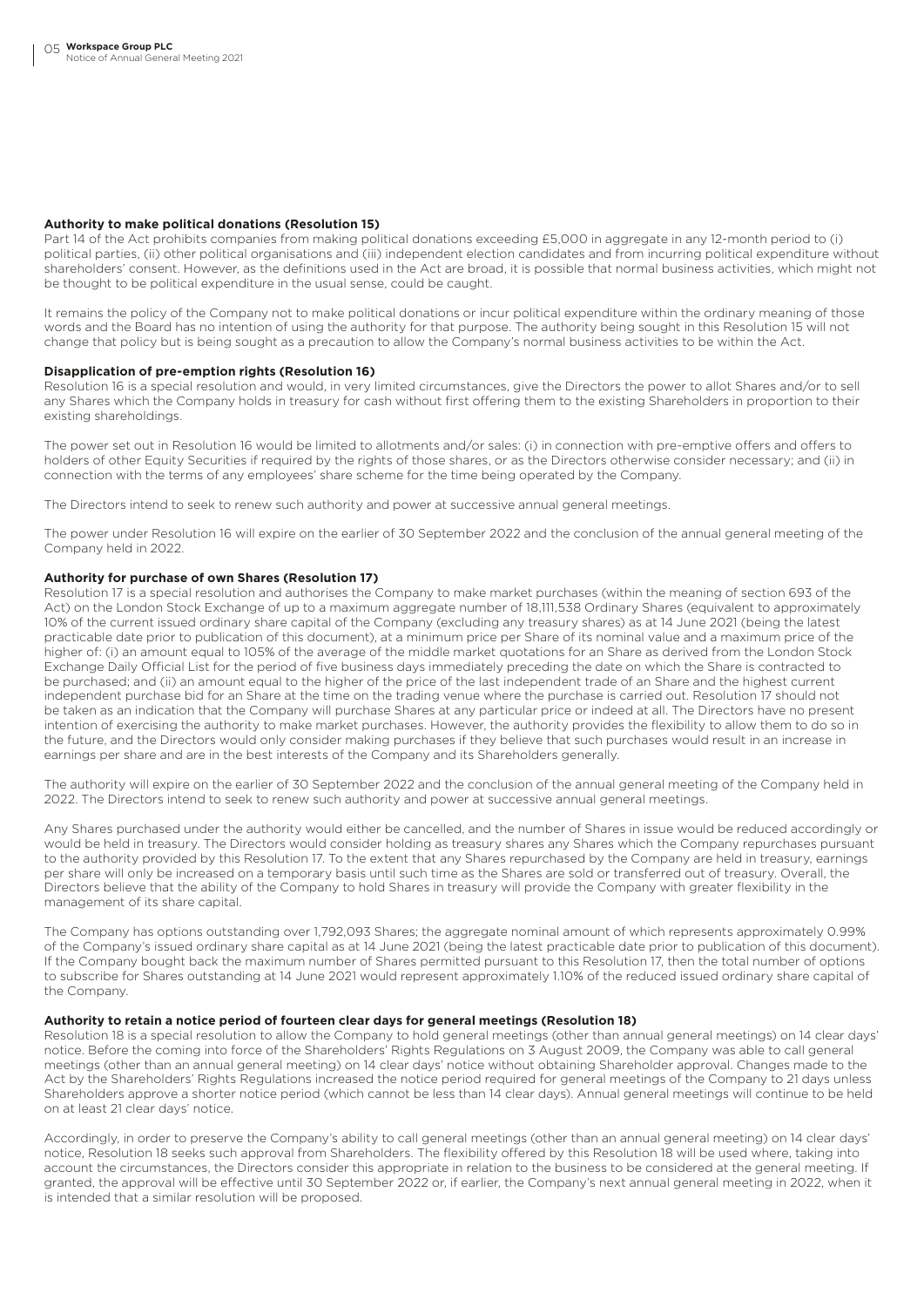As explained on page 3 above, Shareholders are strongly encouraged to appoint a proxy to exercise all of their rights to vote on their behalf at the AGM. You are requested to complete and sign the enclosed form of proxy and return it as soon as possible to the Company's registrars, Computershare Investor Services PLC, The Pavilions, Bridgwater Road, Bristol BS99 6ZY. Shareholders are strongly encouraged to appoint the *"Chairman of the meeting"* as their proxy rather than another named person in case such named person is ultimately unable to attend the meeting. Members may also register the appointment of a proxy electronically by accessing the website www.investorcentre.co.uk/eproxy, which is operated by Computershare Investor Services PLC. In either case, the proxy appointment must be received by Computershare Investor Services PLC no later than 11.00 a.m. on 20 July 2021 or, in the event of an adjournment, not less than 48 hours (excluding non-working days) before the time fixed for the adjourned meeting.

Alternatively, CREST members who wish to appoint a proxy or proxies through the CREST electronic proxy appointment service may do so by using the procedures described in the CREST Manual. CREST messages must be received by the issuer's agent not later than 11.00 a.m. on Tuesday, 20 July 2021 or, in the event of an adjournment, not less than 48 hours (excluding non-working days) before the time fixed for the adjourned meeting.

# **Recommendation**

The Board considers that the resolutions to be proposed at the AGM are in the best interests of the Company and Shareholders as a whole, and the Board unanimously recommends that you vote in favour of the proposed resolutions. The Directors intend to vote in favour of the resolutions in respect of their own beneficial shareholdings in the Company.

Yours sincerely

**Stephen Hubbard** Chairman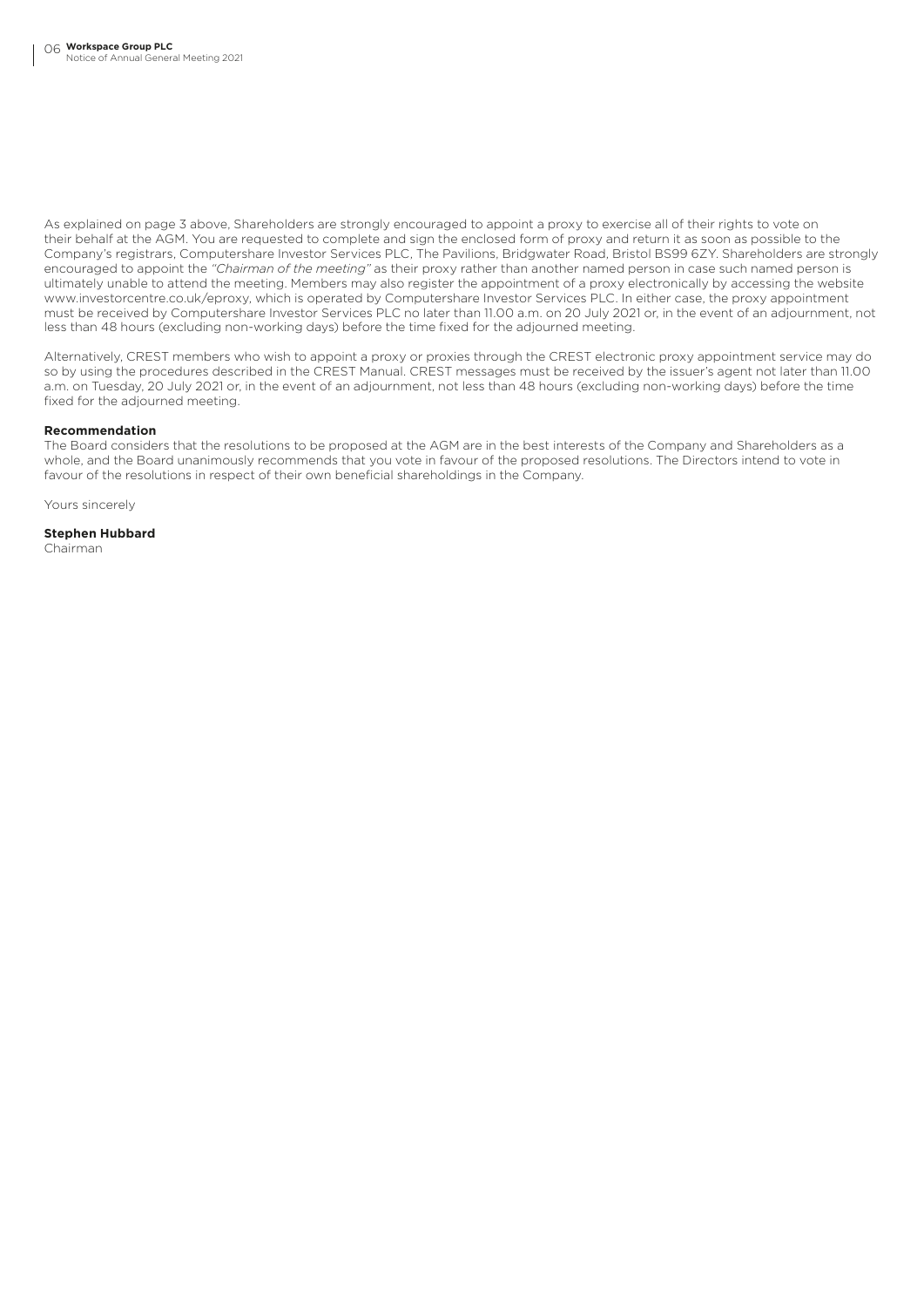# Workspace Group PLC

(Incorporated and registered in England and Wales under number 2041612)

# **NOTICE OF ANNUAL GENERAL MEETING**

NOTICE IS HEREBY GIVEN that the thirty-fifth annual general meeting of the Company will be held at the Company's business centre at Edinburgh House, 170 Kennington Lane, London, SE11 5DP at 11.00 a.m. on Thursday, 22 July 2021 to consider and, if thought fit, to pass the following resolutions, of which numbers 1 to 15 will be proposed as ordinary resolutions (which must each receive more than 50% of the votes cast in favour to be passed) and numbers 16 to 18 will be proposed as special resolutions (which must each receive 75% or more of the votes cast in favour to be passed):

To consider and, if thought fit, pass each of the following Resolutions 1 to 15 (inclusive) as ordinary resolutions:

- **1. To receive and adopt the Annual Report and Accounts.**
- **2. To approve the 2021 Annual Remuneration Report.**
- **3. To declare a final dividend of 17.75 pence per Ordinary Share in respect of the financial year ended 31 March 2021 to be paid on 6 August 2021 to all Shareholders on the register at the close of business on 2 July 2021.**
- **4. To re-elect Mr Stephen Hubbard as a Director.**
- **5. To re-elect Mr Graham Clemett as a Director.**
- **6. To re-elect Mr David Benson as a Director.**
- **7. To re-elect Mr Chris Girling as a Director.**
- **8. To re-elect Mr Damon Russell as a Director.**
- **9. To re-elect Ms Suzi Williams as a Director.**
- **10. To elect Ms Rosie Shapland as a Director.**
- **11. To elect Ms Lesley-Ann Nash as a Director.**
- **12. To re-appoint KPMG LLP as auditors of the Company to hold office from the conclusion of this meeting until the conclusion of the next general meeting at which the accounts are laid before the Shareholders.**

# **13. To authorise the Board, acting through the Audit Committee, to determine the remuneration of the auditors.**

## **14. THAT:**

- (a) in substitution for all subsisting authorities to the extent unused, the Directors be generally and unconditionally authorised, in accordance with section 551 of the Act, to exercise all the powers of the Company to allot and/or grant rights or subscribe for, or to convert any security into, shares in the Company:
	- (i) up to an aggregate nominal amount of £60,371,795 (such amount to be reduced by the nominal amount of any shares previously allotted and/or granted under paragraph (a)(ii) below in excess of such sum); and
	- (ii) comprising Equity Securities up to an aggregate nominal amount of £120,743,591 (such amount to be reduced by any allotments and/or grants previously made under paragraph (a)(i) above) in connection with an offer by way of a rights issue:
		- (A) to Shareholders in proportion (as nearly as may be practicable) to their existing holdings; and
		- (B) to holders of other Equity Securities as required by the rights of those securities, or as the Board otherwise considers necessary,

and so that the Directors may, in either case, impose any limits or restrictions and make any arrangements which it considers necessary or appropriate to deal with treasury shares, fractional entitlements, record dates, or with legal, regulatory or practical problems in, or under the laws of, any territory or the requirements of any regulatory body or stock exchange or any other matter.

The authorities conferred on the Directors under paragraphs (i) and (ii) of this Resolution 14 shall expire at the conclusion of the next annual general meeting of the Company in 2022 or, if earlier, 30 September 2022, save that under each authority the Company may, before such expiry, make offers and enter into agreements which would, or might, require shares to be allotted or rights to subscribe for, or convert securities into, shares to be granted after such expiry and the Directors may allot shares or grant rights to subscribe for, or convert securities into, shares under any such offer or agreement as if the relevant authority had not expired; and

(b) words and expressions defined in or for the purposes of Part 17 of the Act shall bear the same meanings in this Resolution 14.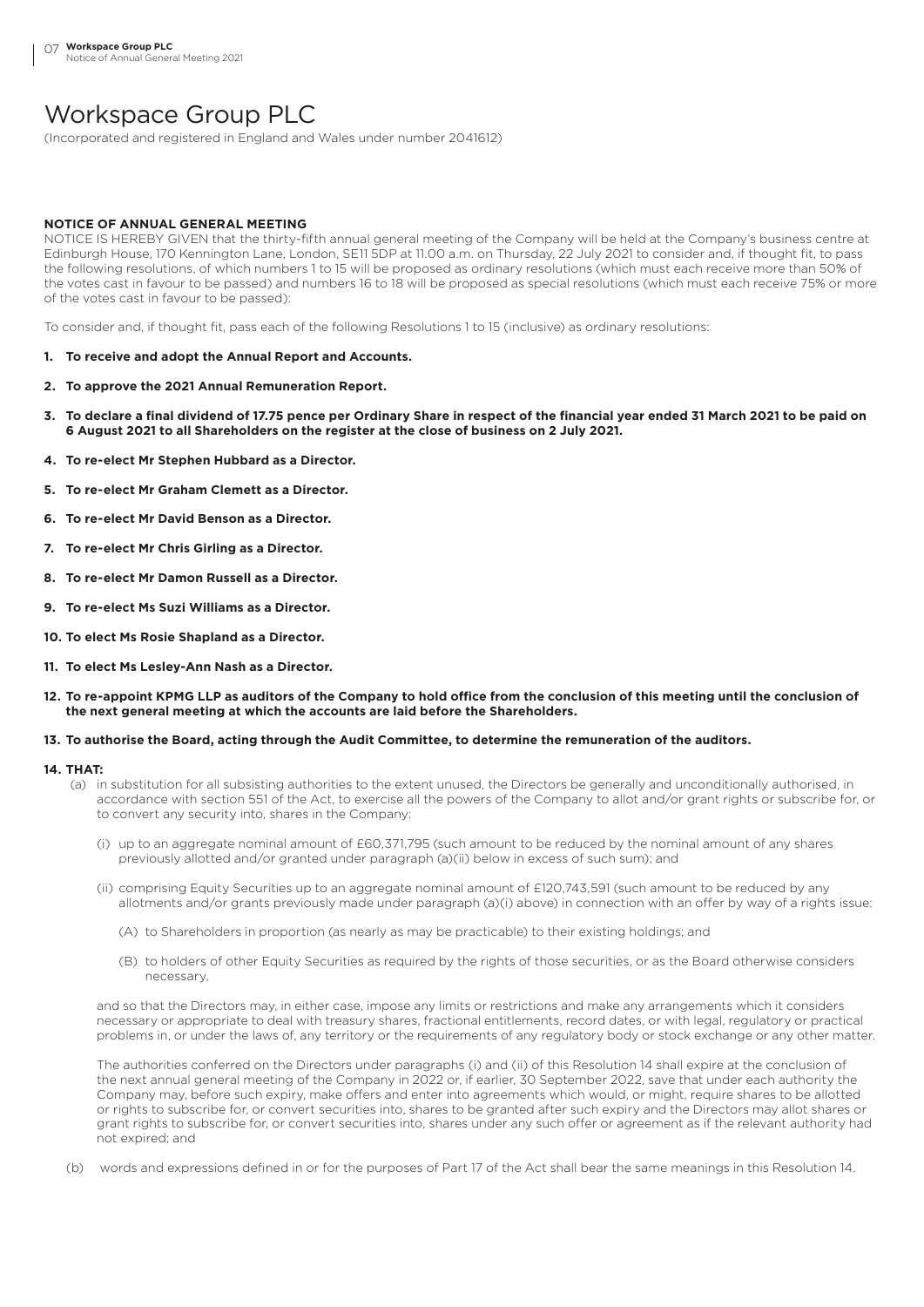# **15.**

**THAT,** in accordance with Sections 366 and 367 of the Act, the Company and all companies that are its subsidiaries at any time during the period for which this resolution is effective are authorised to:

- (a) make political donations to political parties and/or independent election candidates;
- (b) make political donations to political organisations other than political parties; and
- (c) incur political expenditure,

(as such terms are defined in Sections 363 to 365 of the Act) provided that the aggregate amount of any such donations and expenditure shall not exceed £20,000 during the period beginning with the date of the passing of this Resolution 15 and expiring at the earlier of the conclusion of the next annual general meeting of the Company in 2022 or, if earlier, 30 September 2022.

To consider and, if thought fit, to pass each of the following Resolutions 16 to 18 (inclusive) as special resolutions:

# **16.**

**THAT** in substitution for all subsisting authorities to the extent unused and subject to the passing of Resolution 14, the Directors be authorised to allot Equity Securities for cash under the authority given by that resolution and/or to sell shares which are held by the Company in treasury for cash as if section 561(1) of the Act did not apply to any such allotment or sale, such authority to be limited to the allotment of Equity Securities and/or sale of treasury shares in connection with:

- (a) an offer of, or invitation to apply for, Equity Securities:
	- (i) to holders of Ordinary Shares in proportion (as nearly as may be practicable) to their existing holdings; and
	- (ii) to holders of other Equity Securities, as required by the rights of those securities or as the Directors otherwise consider necessary,

but so that the Directors may impose any limits or restrictions and make any arrangements which they consider necessary or appropriate to deal with treasury shares, fractional entitlements, record dates, legal, regulatory or practical problems in, or under the laws of, any territory or any other matter whatsoever; and

(b) the terms of any employees' share scheme for the time being operated by the Company (and any shares acquired or held by the Company in treasury may be transferred in satisfaction of the exercise of options under such scheme),

such authority to expire at the conclusion of the next annual general meeting of the Company in 2022 or, if earlier, 30 September 2022, save that the Directors may, before the expiry of such period, make offers or agreements which would, or might, require Equity Securities to be allotted and/or treasury shares sold after the authority expires and the Directors may allot Equity Securities and/or sell treasury shares pursuant to any such offer or agreement as if the authority had not expired.

Words and expressions defined in or for the purposes of Part 17 of the Act shall bear the same meanings in this Resolution 16.

# **17.**

- **THAT** the Company be and is hereby generally and unconditionally authorised, pursuant to and in accordance with section 701 of the Act, to make market purchases (within the meaning of section 693(4) of the Act) of Ordinary Shares on such terms and in such manner as the Directors may from time to time determine, provided that:
	- (a) the maximum aggregate number of Ordinary Shares hereby authorised to be purchased shall be 18,111,538;
	- (b) the minimum price (exclusive of expenses) which may be paid for an Ordinary Share is its nominal value;
	- (c) the maximum price (exclusive of expenses) which may be paid for an Ordinary Share is the higher of:
		- (i) an amount equal to 105% of the average of the middle market quotations for an Ordinary Share (as derived from the London Stock Exchange Daily Official List) for the five business days immediately preceding the date on which the Ordinary Share is contracted to be purchased; and
		- (ii) an amount equal to the higher of the price of the last independent trade of an Ordinary Share and the highest current independent purchase bid for an Ordinary Share at the time on the trading venue where the purchase is carried out;
	- (d) the authority hereby conferred shall expire at the conclusion of the next annual general meeting of the Company in 2022 or, if earlier, 30 September 2022, unless such authority is varied, revoked or renewed prior to such time by the Company in a general meeting by a special resolution; and
	- (e) the Company may enter into a contract to purchase Ordinary Shares under the authority hereby conferred prior to the expiry of such authority which would, or might, be completed or executed wholly or partly after the expiration of such authority, and the Company may purchase Ordinary Shares in pursuance of any such contract as if the authority conferred hereby had not expired.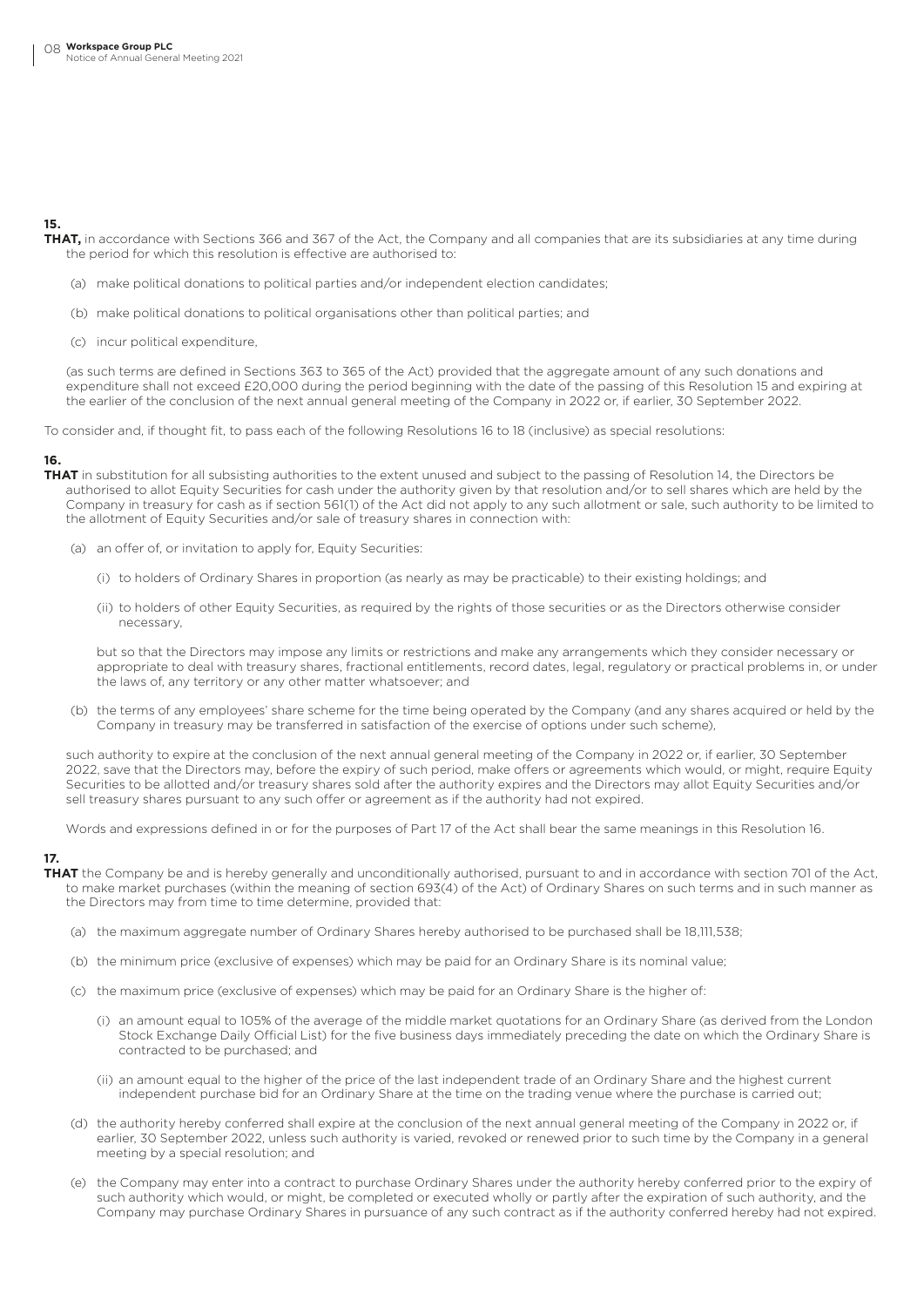**18.**

**THAT** a general meeting other than an annual general meeting of the Company may be called on not less than 14 clear days' notice.

By order of the Board

**Carmelina Carfora**  Company Secretary

Dated: 21 June 2021

# Registered Office:

Canterbury Court Kennington Park 1-3 Brixton Road London SW9 6DE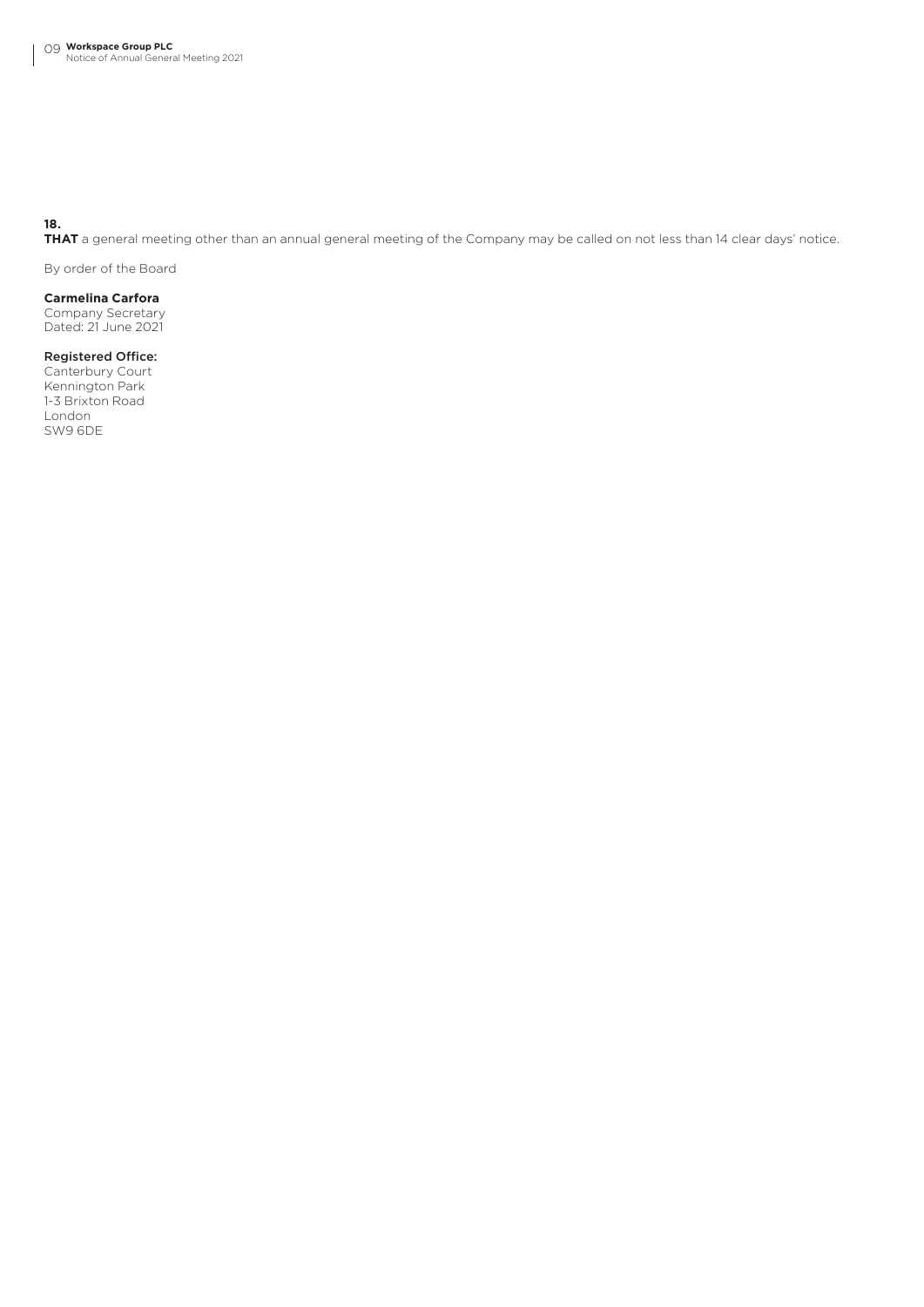# **Notes**

- 1. Pursuant to Regulation 41 of the Uncertificated Securities Regulations 2001 (as amended), only those Shareholders entered in the register of members of the Company at the close of business on the day which is two business days (excluding non-working days) before the day of the AGM (or, in the event of any adjournment, on the day which is two business days (excluding non-working days) before the day of the adjourned meeting) shall be entitled to vote at the AGM in respect of the number of Ordinary Shares registered in their name at that time. Changes to entries on the register of members after that time shall be disregarded in determining the rights of any person to vote at the AGM.
- 2. Any member wishing to vote at the AGM without attending in person must appoint a proxy to do so. A member is entitled to appoint one or more proxies to exercise all or any of the member's rights to attend, speak and vote at the AGM. A form of proxy accompanies this Notice. Completion and return of such form of proxy will not preclude a member from attending the AGM and voting in person. A proxy need not be a member of the Company but must attend the meeting in order to represent a member and for that member's vote to be counted. If a member appoints more than one proxy to attend the AGM, each proxy must be appointed to exercise the rights attached to a different Ordinary Share or Ordinary Shares held by the member. As explained on page 3 of this document, shareholders are strongly encouraged to appoint a proxy to exercise all of their rights to vote on their behalf at the AGM. A form of proxy accompanies this Notice. Shareholders are strongly encouraged to appoint the "Chairman of the meeting" as their proxy, rather than a named person in case such named person is ultimately unable to attend the meeting. If a member appoints more than one proxy, each proxy must be appointed to exercise the rights attached to a different Ordinary Share or Ordinary Shares held by the member. If a member wishes to appoint more than one proxy and so requires additional forms of proxy, the member should contact the Company's registrars or photocopy the form of proxy provided with this Notice indicating on each copy the name of the proxy you wish to appoint and the Ordinary Shares in the Company in respect of which the proxy is appointed (which, in aggregate, should not exceed the number of Ordinary Shares held by the member). The member should also indicate if the proxy instruction is one of multiple instructions being given. All forms of proxy should be returned together in the same envelope. Where you wish to appoint more than one proxy, failure to specify the number of Ordinary Shares in respect of which each proxy is appointed or specifying more Ordinary Shares than you hold will result in the proxy appointments being invalid.
- 3. To be valid, a form of proxy for use at the AGM and the power of attorney or other authority (if any) under which it is signed, or a copy of such authority notarially certified must be signed or sealed (as appropriate), dated and lodged with the Company's registrars, Computershare Investor Services PLC, The Pavilions, Bridgwater Road, Bristol BS99 6ZY, no later than 48 hours (excluding nonworking days) before the time fixed for the AGM or the adjourned meeting (i.e. Tuesday, 20 July 2021 at 11.00 a.m. unless adjourned).
- 4. The form of proxy must be in writing and (i) if in writing but not electronic form, executed by a Shareholder or his or her duly authorised attorney in writing, or if the appointor is a corporation, under its common seal or under the hand of an officer or attorney or other person duly authorised on its behalf, or (ii) if in writing in electronic form, submitted by or on behalf of the appointor and authenticated.
- 5. In the case of joint holders, where more than one of the joint holders purports to appoint a proxy, only the appointment submitted by the most senior holder will be accepted. Seniority is determined by the order in which the names of the joint holders appear in the Company's register in respect of the joint holding (the first named being deemed the most senior).
- 6. The right to appoint a proxy does not apply to persons whose shares are held on their behalf by another person and who have been nominated to receive communications from the Company in accordance with section 146 of the Act (a 'Nominated Person'). A Nominated Person may have a right under an agreement with the registered Shareholder who holds the shares on their behalf to be appointed (or to have someone else appointed) as a proxy. Alternatively, if a Nominated Person does not have such a right, or does not wish to exercise it, he/she may have a right under such an agreement to give instructions to the person holding the shares as to the exercise of voting rights. Nominated Persons are reminded that their main point of contact in terms of their investment in the Company remains the member who nominated the Nominated Person to enjoy information rights (or, perhaps the custodian or broker who administers the investment on their behalf). Nominated Persons should continue to contact that member, custodian or broker (and not the Company) regarding any changes or queries relating to the Nominated Person's personal details and interest in the Company (including any administrative matter). The only exception to this is where the Company expressly requests a response from a Nominated Person.
- 7. CREST members who wish to appoint a proxy or proxies through the CREST electronic proxy appointment service may do so for the purposes of the AGM and any adjournment(s) thereof by using the procedures described in the CREST Manual (available via www.euroclear.com/CREST). CREST personal members or other CREST sponsored members, and those CREST members who have appointed a voting service provider(s), should refer to their CREST sponsor or voting service provider(s), who will be able to take the appropriate action on their behalf.
- 8. In order for a proxy appointment or instruction made using the CREST service to be valid, the appropriate CREST message (a 'CREST Proxy Instruction') must be properly authenticated in accordance with Euroclear UK & Ireland Limited's specifications, and must contain the information required for such instruction, as described in the CREST Manual (available via www.euroclear.com/CREST). In order to be valid and/or to appoint one or more proxies or to give an instruction to a proxy (whether previously appointed or otherwise) via the CREST system, CREST messages must be received by the Company's agent (ID number 3RA50) not later than 48 hours (excluding non-working days) before the time appointed for holding the meeting (i.e. Tuesday, 20 July 2021 at 11.00 a.m. unless adjourned). For this purpose, the time receipt will be taken to be the time (as determined by the timestamp generated by the CREST Applications Host) from which the Company's agent is able to retrieve the message by enquiry to CREST in the manner prescribed by CREST. After this time any change of instructions to proxies appointed through CREST should be communicated to the appointee through other means. The Company may treat as invalid a proxy appointment sent by CREST in the circumstances set out in regulation 35(5)(a) of the Uncertificated Securities Regulations 2001 (as amended).
- 9. CREST members and, where applicable, their CREST sponsors, or voting service providers should note that Euroclear UK & Ireland Limited does not make available special procedures in CREST for any particular message. Normal system timings and limitations will, therefore, apply in relation to the input of CREST Proxy Instructions. It is the responsibility of the CREST member concerned to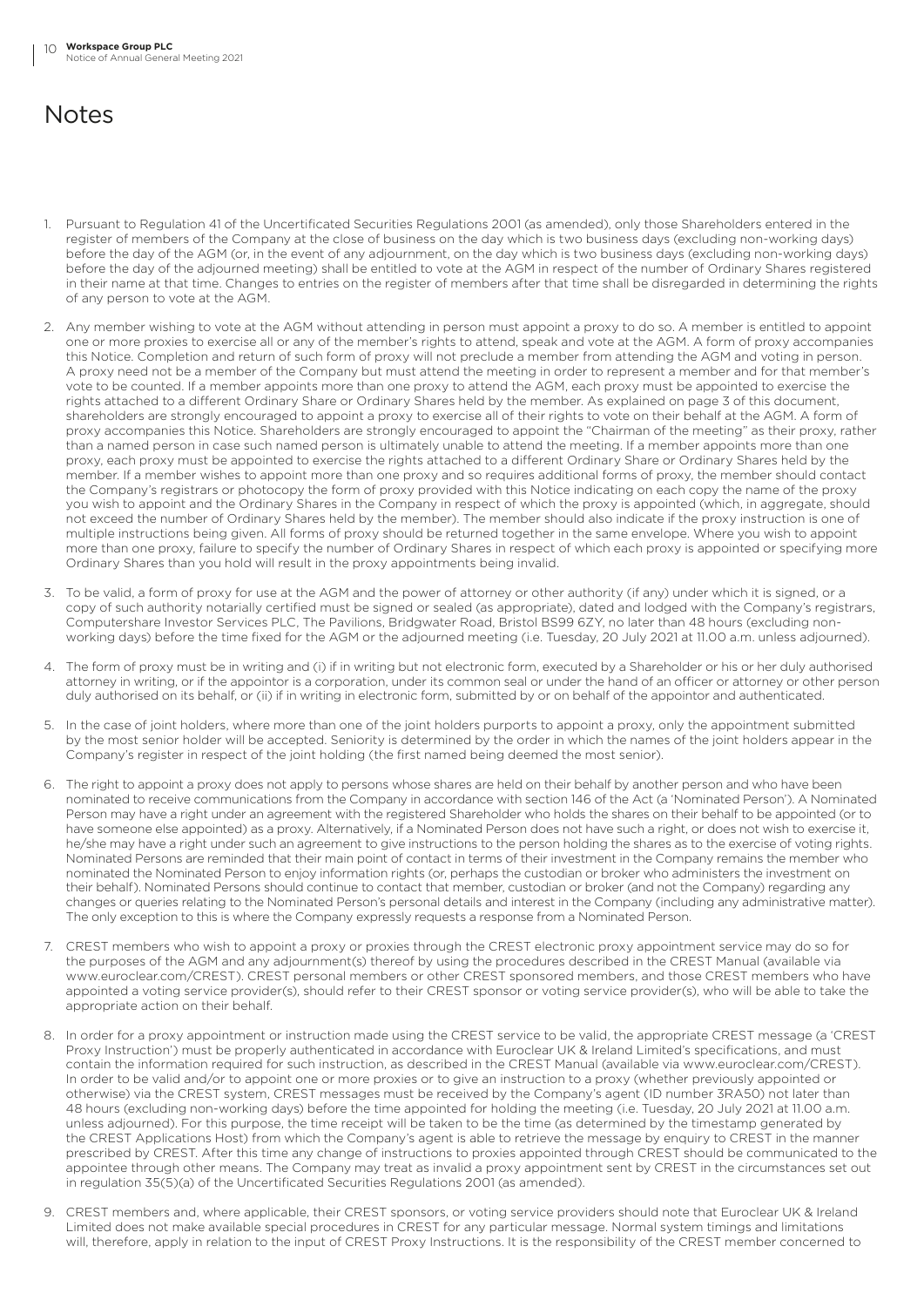take (or, if the CREST member is a CREST personal member, or sponsored member, or has appointed a voting service provider, to procure that his CREST sponsor or voting service provider(s) take(s)) such action as shall be necessary to ensure that a message is transmitted by means of the CREST system by any particular time. In this connection, CREST members and, where applicable, their CREST sponsors or voting system providers are referred, in particular, to those sections of the CREST Manual concerning practical limitations of the CREST system and timings (available via www.euroclear.com/CREST).

- 10. Alternatively, members may register the appointment of a proxy for the AGM electronically, by accessing the website: www. investorcentre.co.uk/eproxy, using the Control Number, PIN and Shareholder Reference Number set out on their proxy card, where full details of the procedure are given. This website is operated by Computershare Investor Services PLC. The proxy appointment and any power of attorney or other authority under which the proxy appointment is made must be received by Computershare Investor Services PLC not less than 48 hours (excluding non-working days) before the time for holding the AGM or adjourned meeting or (in the case of a poll taken otherwise than at or on the same day as the meeting or adjourned meeting) for the taking of the poll at which it is to be used. The use of the internet service in connection with the AGM is governed by Computershare Investor Services PLC's conditions of use set out on the website, www.investorcentre.co.uk/eproxy and may be read by logging on to that site.
- 11. Any corporation which a member is can appoint one or more corporate representatives who may exercise on its behalf all of its powers as a member provided that, if it is appointing more than one corporate representative, it does not do so in relation to the same shares.
- 12. Voting on all resolutions will be conducted by a poll rather than on a show of hands as the Board considers that a poll is a more transparent method of voting as Shareholders' votes are to be counted according to the number of shares held.
- 13. As at 14 June 2021, being the latest practicable date prior to publication of this Notice, the Company had 181,115,387 Ordinary Shares in issue with a total of 181,115,387 voting rights.
- 14. Under section 527 of the Act, members meeting the threshold requirements set out in that section have the right to require the Company to publish on a website a statement setting out any matter relating to:
	- (a) the audit of the Company's accounts (including the auditor's report and the conduct of the audit) that are to be laid before the AGM; or
	- (b) any circumstance connected with an auditor of the Company ceasing to hold office since the previous meeting at which annual accounts and reports were laid in accordance with section 437 of the Act.

The Company may not require the members requesting any such website publication to pay its expenses in complying with sections 527 or 528 of the Act. Where the Company is required to place a statement on a website under section 527 of the Act, it must forward the statement to the Company's auditor not later than the time when it makes the statement available on the website. The business which may be dealt with at the AGM includes any statement that the Company has been required under section 527 of the Act to publish on a website.

- 15. The Executive Directors' service contracts, Non-Executive Directors' letters of appointment, and a copy of the current articles of association of the Company are available for inspection at the Company's registered office during normal business hours on any weekday (Saturdays, Sundays and bank holidays excluded) and will be available for inspection at the place of the AGM from 15 minutes prior to the commencement of the AGM until the conclusion of the AGM.
- 16. Any member attending the AGM has the right to ask questions. As explained on page 3 of this document, this year shareholders are also encouraged to submit questions for the Board to investor.relations@workspace.co.uk in advance of the meeting. The Company must cause to be answered any such question relating to the business being dealt with at the AGM, but no such answer need be given if:
	- (a) to do so would interfere unduly with the preparation for the meeting or would involve the disclosure of confidential information;
	- (b) the answer has already been given on a website in the form of an answer to a question; or
	- (c) it is undesirable in the interests of the Company that the question be answered.
- 17. This Notice, together with information about the total numbers of shares in the Company in respect of which members are entitled to exercise voting rights at the AGM as at 14 June 2021 being the latest practicable date prior to publication of this Notice and, if applicable, any members' statements, members' resolutions or members' matters of business received by the Company after the date of this Notice and other information required by section 311A of the Act, will be available on the Company's website www.workspace.co.uk.
- 18. Any electronic address provided either in this Notice or in any related documents (including the form of proxy) may not be used to communicate with the Company for any purposes other than those expressly stated.

# WORKSPACE GROUP PLC

Canterbury Court Kennington Park 1-3 Brixton Road London SW9 6DE

T +44 (0) 207 138 3300 F +44 (0) 207 247 0157

W www.workspace.co.uk E investor.relations@workspace.co.uk